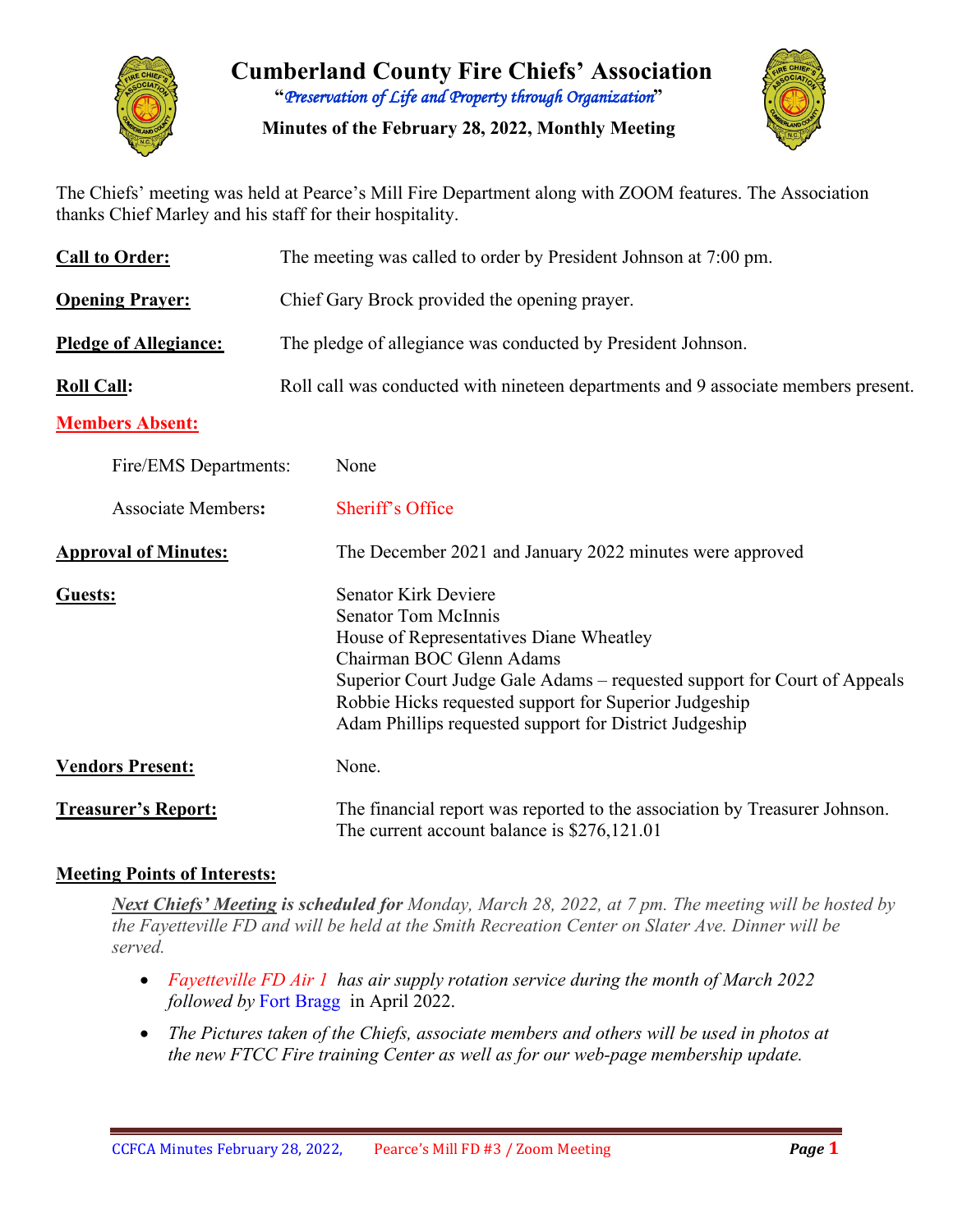## **Items of Interest Handouts**

- $\checkmark$  Emailed
	- $\triangleright$  Safety handouts
	- $\triangleright$  Air truck rotation Schedule
	- $\triangleright$  Bank statement
	- $\triangleright$  Training handouts
	- $\triangleright$  Bethany BBO flyer
	- Grays Creek 18 flyer on Kevin Herndon's retirement dinner
	- Grays Creek job advertisement

### **OLD BUSINESS:**

- 1. President Johnson updated the membership on our phase II portable radio purchase progress. The portable radios are in, and a roster will be given to Adam and the COF for VIPER ID and code plug information. The accessories are scheduled for delivery in late April or May due to supply issues. Motorola assigned Sherman as the project manager to correct our code plug issue. President Johnson is holding payment until our mobile and base station code plugs are corrected. He also asked each Chief to have someone check every radio to verify that your customized code plug is correct. We will be switching over within the next 4 to 6 months and when we switch over to the new Code Plug it is not time to find out your mobile or base radios code plug are not correct.
- 2. President Johnson advised that all the requested documents for the associations state grant have been submitted to the State, and we would begin working the foam issue once monies from the new State budget becomes available.

## **NEW BUSINESS:**

1. President Johnson announced that long time Station 18 Fire Chief Kevin Herndon retired as Fire Chief last month during the station's Board of Directors meeting. Kevin has served for over fifty years. Logan Herndon was selected as the new Fire Chief. Travis Gasque was selected as the new Assistant Chief, while Phillip Riddle was appointed Deputy Fire Chief.

2. President Johnson briefly discussed the American Recovery Act (ARP) 501-C-(3) application which were due today no later than 4:30 pm today to finance. He hoped that everyone applied.

3. President Johnson introduced Pinehurst Deputy Fire Chief and 1st VP of the North Carolina Association of Fire Chiefs (NCAFC) Derrick Clouston to present a NCAFC President ring to retired Fayetteville Fire Chief Pete Piner. Retired Fire Chief Piner served as NCAFC President in 1993 and 1994, and was only one of three Presidents in the history of the NCAFC to serve two consecutive terms as President. During Chief Piner's term as President he brought the Mid-Winter Conference to Fayetteville.

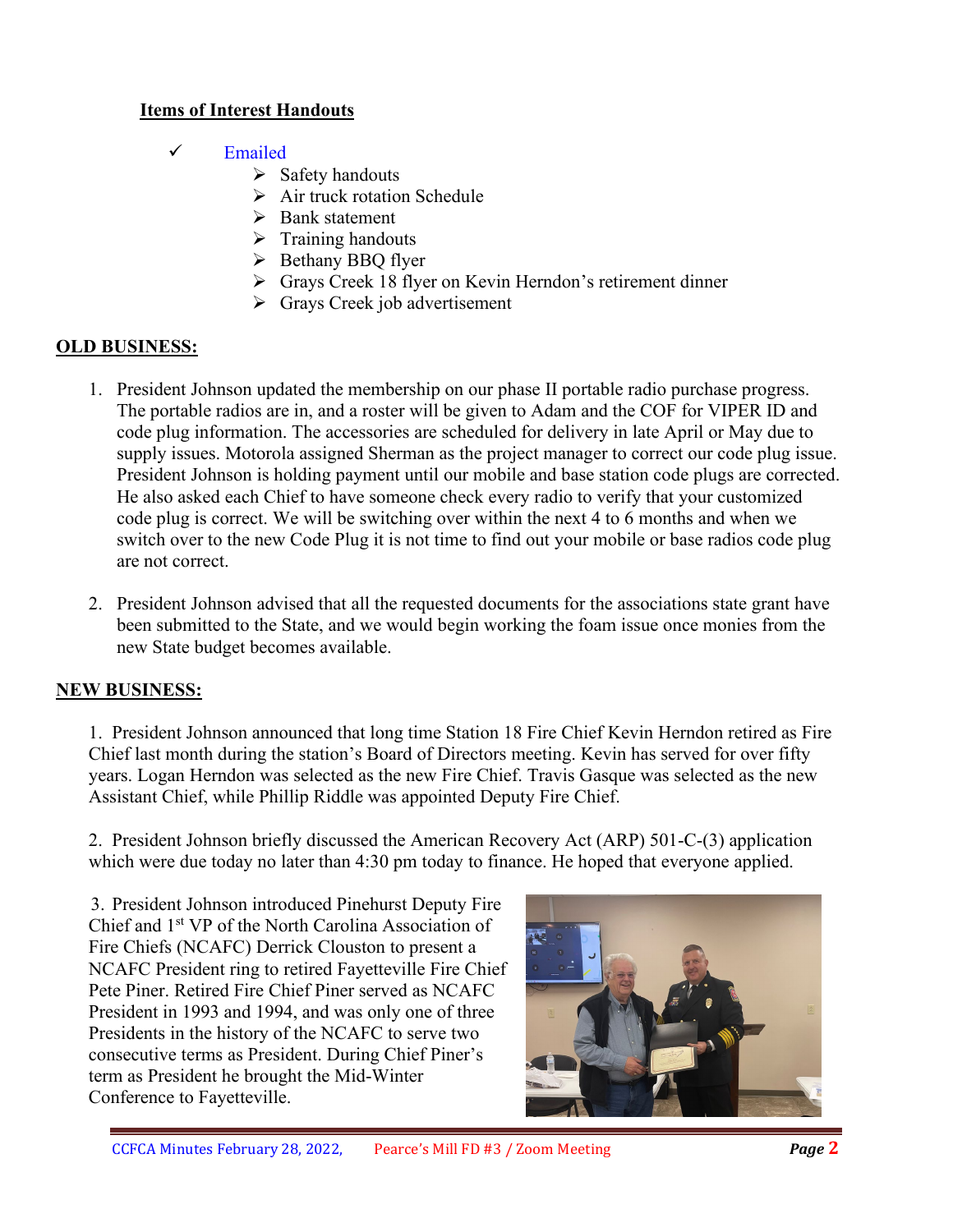4. President Johnson again asked the chiefs to look in their historical files to see if anyone has any of our historical minutes filed away. We are looking for minutes published before 1987, 1989, 1990, 1991, 1992, 1993, 2001, 2002, and 2003. If you have any of the before mentioned minutes, please forward a copy so that we can PDF the minutes and post them on our website.

5. President Johnson thanked everyone for all the support and compassion demonstrated during his mother's passing and funeral services.

## **COMMITTEE REPORTS:**

## **ID CARD COMMITTEE**

• **FYI.** Fire Chiefs are required to send a signed letter or memo with a firefighter requesting an ID Card. For any questions or an appointment contact  $424-0694$  or e-mail at [cjohnson.spfd@gmail.com](mailto:cjohnson.spfd@gmail.com)

President Johnson again asked the members to please continue to recycle or return the clips used for our ID Cards. These clips are extremely expensive, and we need to reuse them as much as possible in order to hold down costs. Please collect clips when your members leave a department and recycle the clips. He also reminded the membership that we do not print blue tags, which are considered temporary tags only.

# **LIFE SAFETY/EDUCATION COMMITTEE** Kevin Lowther (Fire Marshal)

E-Mail: [klowther@co.cumberland.nc.us](mailto:klowther@co.cumberland.nc.us)

• Looking into grants for smoke alarms and other items.

**STANDARDS & POLICY COMMITTEE** D/C Tracy Smith (Pearce's Mill FD) Chairperson, E-Mail: [pmfd0302@nc.rr.com](mailto:pmfd0302@nc.rr.com)

• Deputy Chief Smith advised that the MAYDAY policy was being looked at.

#### **MEMORIAL COMMITTEE** Chief R. Marley (Pearce's Mill) Chairperson,

E-Mail: [pmfd0301@nc.rr.com](mailto:pmfd0301@nc.rr.com)

• No report.

#### **TRAINING COMMITTEE** Assistant Chief Kevin Murphy (Stoney Point) Chairperson

E-Mail [kmurphy1903@gmail.com](mailto:kmurphy1903@gmail.com)

• Assistant Chief Murphy advised that training schedules were in your packages.

**FINANCE COMMITTEE** Deputy Chief Freddy Johnson Jr. (Stoney Point) Chairperson, E-Mail: [spfd1302@nc.rr.com](mailto:spfd1302@nc.rr.com)

> • Deputy Chief Johnson Jr. provided the fund balance and advised that we are waiting on the Fiscal Year 2022-23 Budget. Once received we will schedule a finance committee meeting. Budget forms should be out shortly.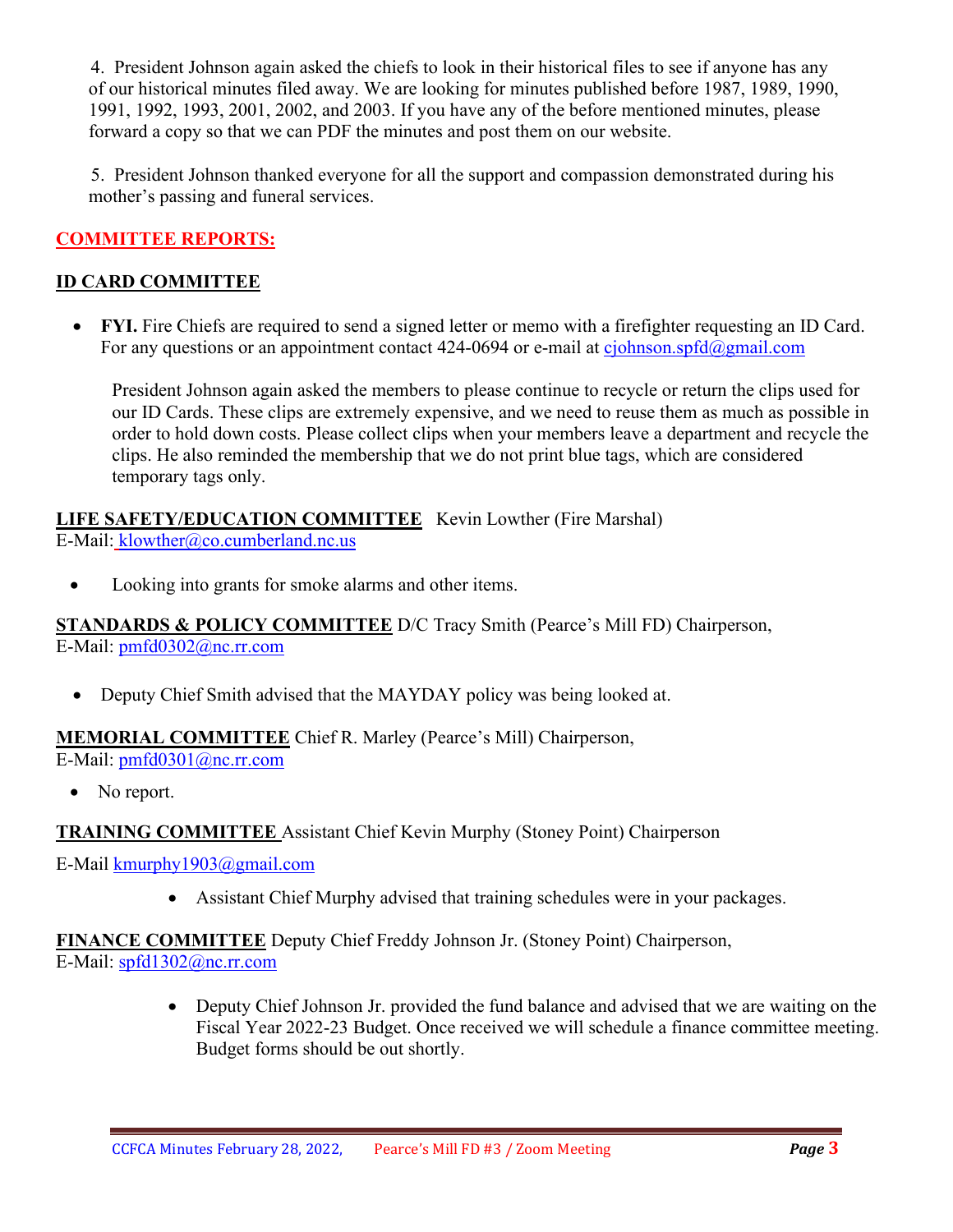**RESCUE COMMITTEE** Deputy Chief Hank Harris (Cotton FD) Chairperson, E-Mail: [cfd402@nc.rr.com`](mailto:cfd402@nc.rr.com)

• No Report

**COMMUNICATIONS /DISPATCH STEERING / AVL COMMITTEE** Chief Chuck Hodges (Hope Mills FD), Chairperson, E-Mail: clhodges@townofhopemills.com

• No report.

**RECORDS MANAGEMENT COMMITTEE** – Division Chief Brandon Hanzal (Stoney Point) Chairperson, E-Mail:

• No report.

**HOSTILE RESPONSE / ACTIVE SHOOTER** – Assistant Chief Kevin Morgan (FFD) Chairperson, E-Mail: [kevinmorgan@fayettevillenc.gov](mailto:kevinmorgan@fayettevillenc.gov)

• No report.

.

**RECRUITMENT / RETENTION COMMITTEE** – Fire Chief Justin Nobles (SVFD # 23) Chairperson. E-Mail: [Jnobles@stedmanfire.com](mailto:Jnobles@stedmanfire.com)

No report.

**JOINT INCIDENT / DISASTER RESPONSE COMMITTEE** – Assistant Fire Chief Richard Bradshaw (VFD) Chairperson, E-Mail: [rbradshaw1@nc.rr.com](mailto:rbradshaw1@nc.rr.com)

• No report.

## **ASSOCIATE MEMBERS REPORT**

**COUNTY MANAGERS OFFICE** – Assistant County Manager Tracy Jackson E-Mail: [tjackson@co.cumberland.nc.us](mailto:tjackson@co.cumberland.nc.us)

 $\triangleright$  No report unless there are questions. No questions asked.

**EMERGENCY SERVICES DIRECTOR/ ECC-911 (**Gene Booth, Director), E-Mail:  $\text{gbooth}(\omega)$ co.cumberland.nc.us

- **Emergency Services Director Gene Booth –**.
	- $\triangleright$  Gene briefed the upcoming FD grant program.
- **Emergency Management Coordinator Garry Crumpler**
	- $\triangleright$  Garry stated that several training sessions were upcoming, the rehab trailer was moving along, and that hurricane season was right around the corner.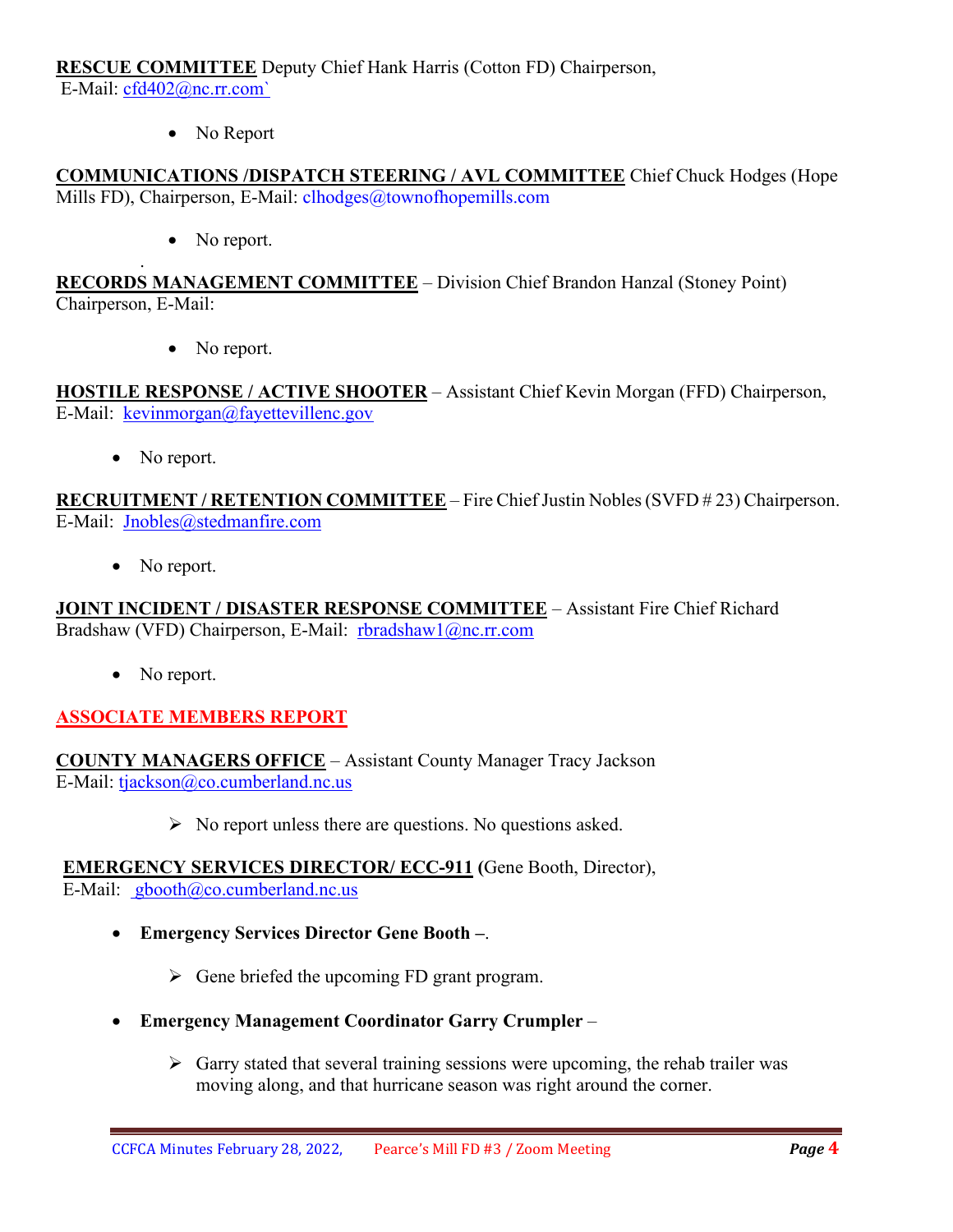### • **Fire Marshal Kevin Lowther**

 $\triangleright$  Kevin talked about the state smoke alarm campaign

#### • **9-1-1 Supervisor Adam Johnson**

 $\triangleright$  No Report

**EMS DIRECTOR:** David Grovdahl, EMS Chief E-Mail: [dgrovdahl@capefearvalley.com](mailto:dgrovdahl@capefearvalley.com)

• No report

**HAZMAT:** AC David Richtmeyer - POC telephone for HAZMAT is 910-229-6938, E-Mail: [davidrichmeyer@fayettevillenc.gov](mailto:davidrichmeyer@fayettevillenc.gov)

• Assistant Chief Richtmeyer is preparing the 2021 HazMat Data report and will distribute same at the next meeting.

**NC FORESTRY:** Craig Gottfried, County Ranger, E-Mail: [craig.gottfried@ncagr.gov](mailto:craig.gottfried@ncagr.gov)

• Reported that he has hired a new equipment operator, in time for our fire season.

**FTCC** Steve Drew, E-Mail: [drews@faytechcc.edu](mailto:drews@faytechcc.edu)

• Steve Drew gave an update on the training center. He also advised that the flame kit for the memorial site was received

**SHERIFF'S OFFICE** Sheriff Wright [ewright@ccsonc.org](mailto:ewright@ccsonc.org) (Sr. Sgt. Steven Hodges) Email - [shodges@ccsonc.org](mailto:shodges@ccsonc.org)

• No report.

**FAYETTEVILLE POLICE –** Police Chief Gina Hawkins, Email [ghawkins@ci.fay.nc.us](mailto:ghawkins@ci.fay.nc.us)  (Captain Jay Devane) [jdevane@ci.fay.nc.us](mailto:jdevane@ci.fay.nc.us)

• No report.

#### **NC HIGHWAY PATROL** – Colonel Freddy Johnson Jr. Commander NCSHP.

E-Mail: [Freddy.johnson@ncshp.org](mailto:Freddy.johnson@ncshp.org) or First Sergeant S. Johnson SHP Raleigh Training Center E-Mail [sean.johnson@ncshp.org](mailto:sean.johnson@ncshp.org)

• No Report

## **CUMBERLAND COUNTY COMMISSIONERS**

• Commissioner Keefe thanked everyone for their support of the training center and encouraged everyone to ensure that we fill it up with programs and classes beginning this summer. He also mentioned that the new 911 center has an expected opening this summer.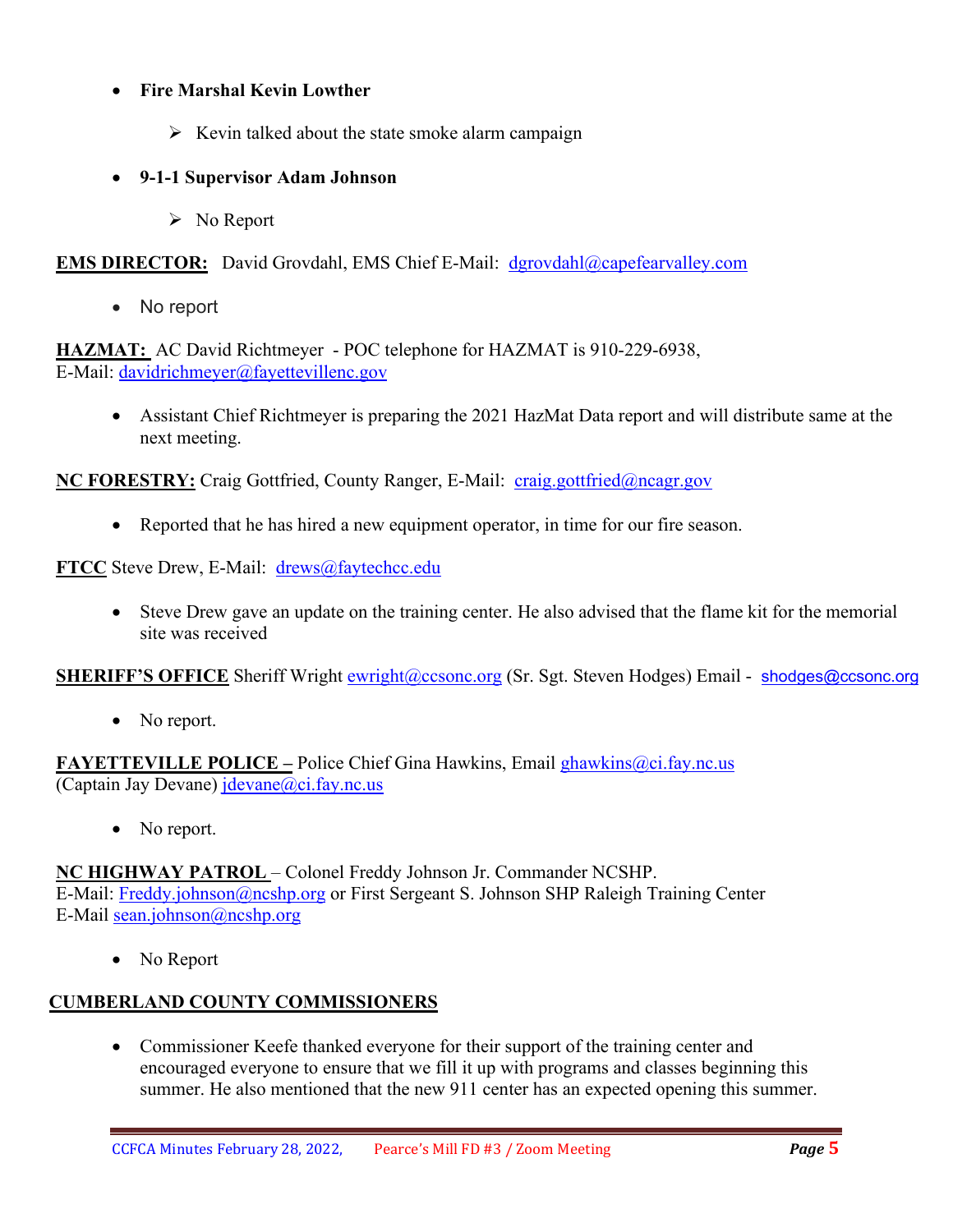#### **FOR THE GOOD OF THE ASSOCIATION:**

- 1. President Johnson announced that Grays Creek FD # 18 is having a retirement dinner for longtime Fire Chief Kevin Herndon on March 31<sup>st</sup> at 7:00 pm and all association members are invited.
- 2. President Johnson reminded everyone of the Bethany FD BBQ sale on March 26<sup>th</sup> from 11 am until it is sold out.

**ADJOURNMENT:** A motion was made to adjourn by Fire Chief Richard Bradshaw seconded by Chief Owen Harris, the meeting was adjourned at 1945 hours.

Respectfully Submitted by: *Freddy L. Johnson Sr.*<br>
Freddy L. Johnson Sr., CFO<br>
Mark A. Melvin, CFO Freddy L. Johnson Sr., CFO<br>Fire Chief / President

Fire Chief / Secretary

**Enclosures – 1.**

1 – February 28, 2022, attendance roster